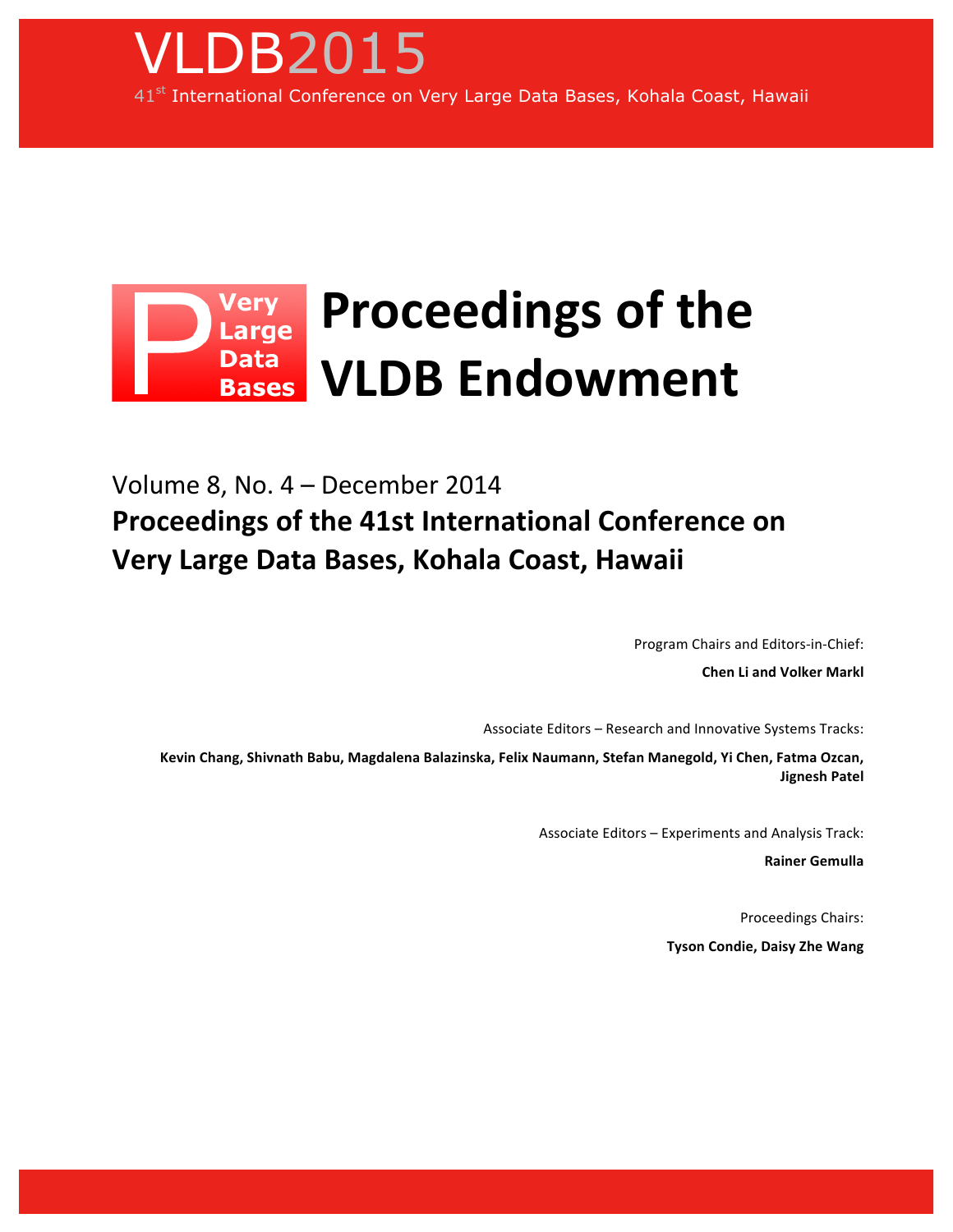PVLDB – Proceedings of the VLDB Endowment

Volume 8, No. 4, December 2014.

The 41st International Conference on Very Large Data Bases, Kahola Coast, Hawaii.

# **Copyright 2014 VLDB Endowment**

This work is licensed under the Creative Commons Attribution-NonCommercial-NoDerivs 3.0 Unported License. To view a copy of this license, visit http://creativecommons.org/licenses/by-nc-nd/3.0/. Obtain permission prior to any use beyond those covered by the license. Contact copyright holder by emailing info@vldb.org.

## Volume 8, Number 4, December 2014: VLDB 2015 Pages ii - ix and 329 - 460 ISSN 2150-8097

Additional copies only online at: portal.acm.org, arxiv.org/corr, and www.vldb.org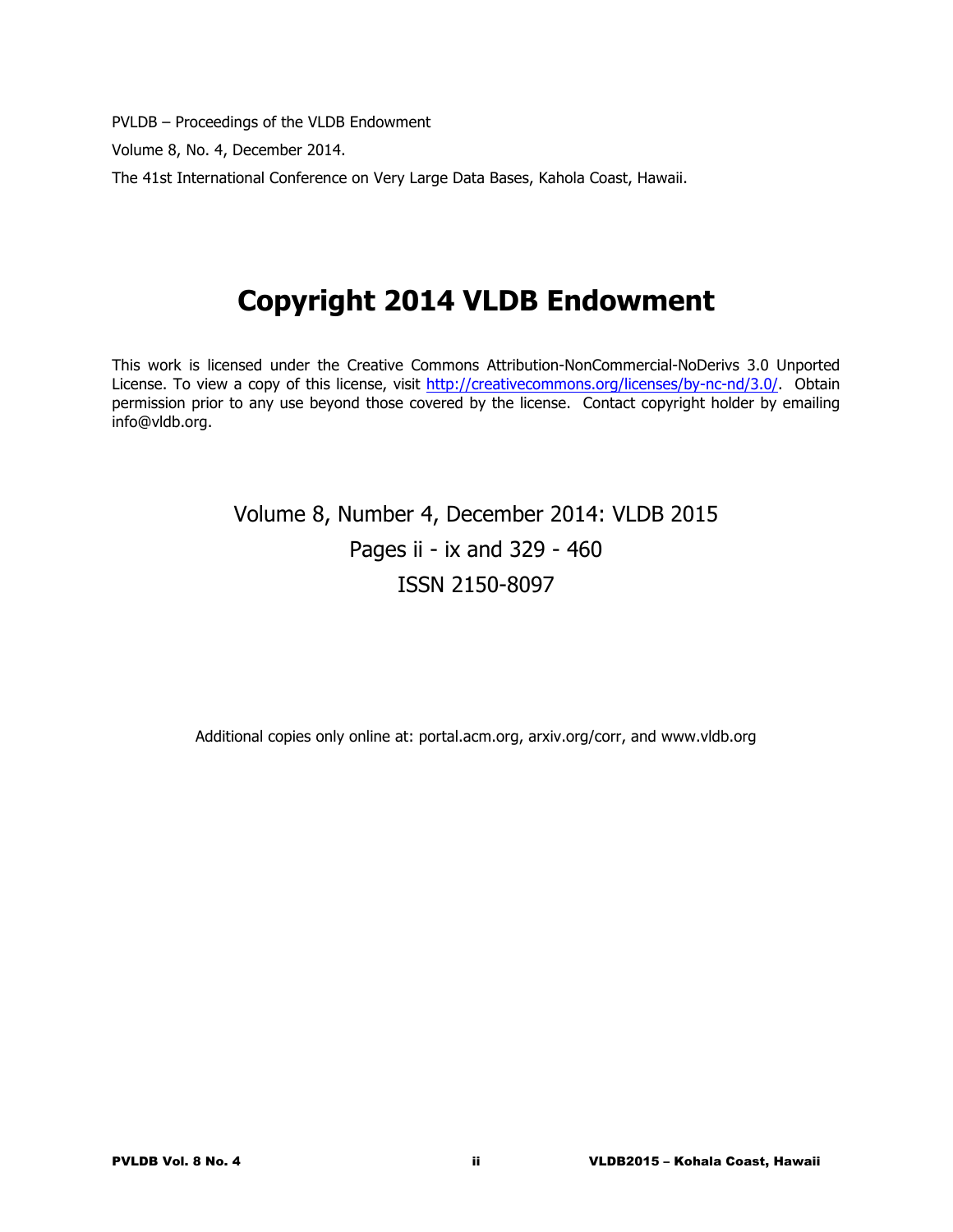| <b>Front Matter</b>                                                                                                                                                                                         |                 |
|-------------------------------------------------------------------------------------------------------------------------------------------------------------------------------------------------------------|-----------------|
|                                                                                                                                                                                                             | Ϊİ<br>iίi<br>iv |
| <b>Letters</b>                                                                                                                                                                                              |                 |
|                                                                                                                                                                                                             | ÎΧ.             |
| <b>Research Papers</b>                                                                                                                                                                                      |                 |
|                                                                                                                                                                                                             | 329             |
|                                                                                                                                                                                                             | 341             |
| R. Barber, G. Lohman, I. Pandis, G. Attaluri, N. Chainani, S. Lightstone, D. Sharpe                                                                                                                         | 353             |
|                                                                                                                                                                                                             | 365             |
| MOCgraph: Scalable Distributed Graph Processing Using Message Online Computing                                                                                                                              | 377             |
|                                                                                                                                                                                                             | 389             |
| Trill: A High-Performance Incremental Query Processor for Diverse Analytics<br>Badrish Chandramouli, Jonathan Goldstein, Mike Barnett, Robert DeLine, John C. Platt, James F.<br>Terwilliger, John Wernsing | 401             |
|                                                                                                                                                                                                             | 413             |
| Qi Li, Yaliang Li, Jing Gao, Lu Su, Bo Zhao, Murat Demirbas, Wei Fan, Jiawei Han                                                                                                                            | 425             |
| Yanyan Shen, Gang Chen, H. V. Jagadish, Wei Lu, Beng Chin Ooi, Bogdan Marius Tudor                                                                                                                          | 437             |
| Manuel Then, Moritz Kaufmann, Fernando Chirigati, Tuan-Anh Hoang-Vu, Kien Pham, Alfons Kemper,<br>Thomas Neumann, Huy T. Vo                                                                                 | 449             |

## **TABLE OF CONTENTS**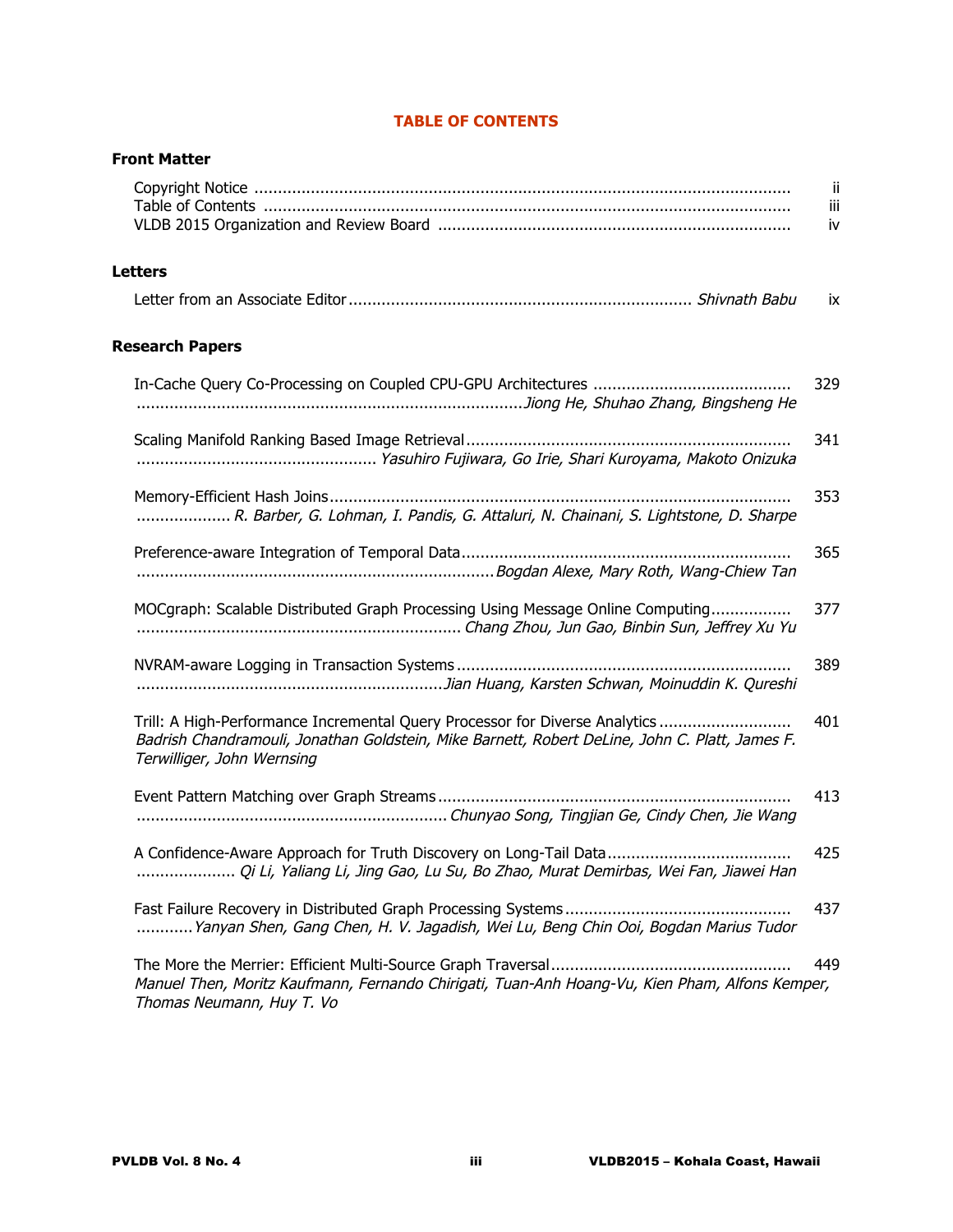#### **VLDB 2015 ORGANIZATION AND REVIEW BOARD**

**General Chairs** Michael J. Carey, University of California, Irvine

**Program Chairs and Editors-in-Chief of PVLDB 8** Chen Li, University of California, Irvine Volker Markl, TU Berlin

#### **Research and Innovative Systems Tracks Associate Editors**

Kevin Chang, U Illinois Shivnath Babu, Duke University Felix Naumann, Hasso Plattner Institute Stefan Manegold, CWI Amsterdam Yi Chen, NJIT Fatma Ozcan, IBM Research Almaden Jignesh Patel, University of Wisconsin, Madison Magdalena Balazinska, University of Washington

#### **Experiments and Analysis Track Associate Editors**

Rainer Gemulla, MPI Saarbrücken, Germany

#### **Industrial, Applications and Experience Track Associate Editors**

Anhai Doan, University of Wisconsin, Madison Prasan Roy, Sclera Gregor Hackenbroich, SAP

**Demonstration Chair** Alfons Kemper, TU München

**Tutorial Chairs** Tova Milo, Tel Aviv University Pierre Senellart, Telecom Paris Tech, France

Joseph M. Hellerstein, University of California, Berkeley

**PhD Workshop Chairs** Rachel Pottinger (UBC)

**Proceedings Chairs** Daisy Zhe Wang, University of Florida Tyson Condie, University of California, Los Angeles

**Sponsorship Chairs** Michael Franklin, University of California, Berkeley Edward Change, HTC Patrick Valduriez, INRIA

**Local Organization Chair** Lipyeow Lim, University of Hawaii

**Conference and Registration Chairs** Ke Chen, Zhejiang University Cuiping Li, Renmin University

**Publicity and Web Management Chair** Rada Chirkova, North Carolina State

**Treasury Chair** Malu Castellanos, HP Labs

**VLDB Endowment Liaison** Paul Larson, Microsoft Research

**PVLDB Managing Editor** Divesh Srivastava, AT&T Labs

**PVLDB Information Director** Gerald Weber, University of Auckland

**PVLDB Advisory Committee**

Philip Bernstein, Michael Böhlen, Peter Buneman, Susan Davidson, Z. Meral Ozsoyoglu, S. Sudarshan, Gerhard Weikum

**Panel Chair**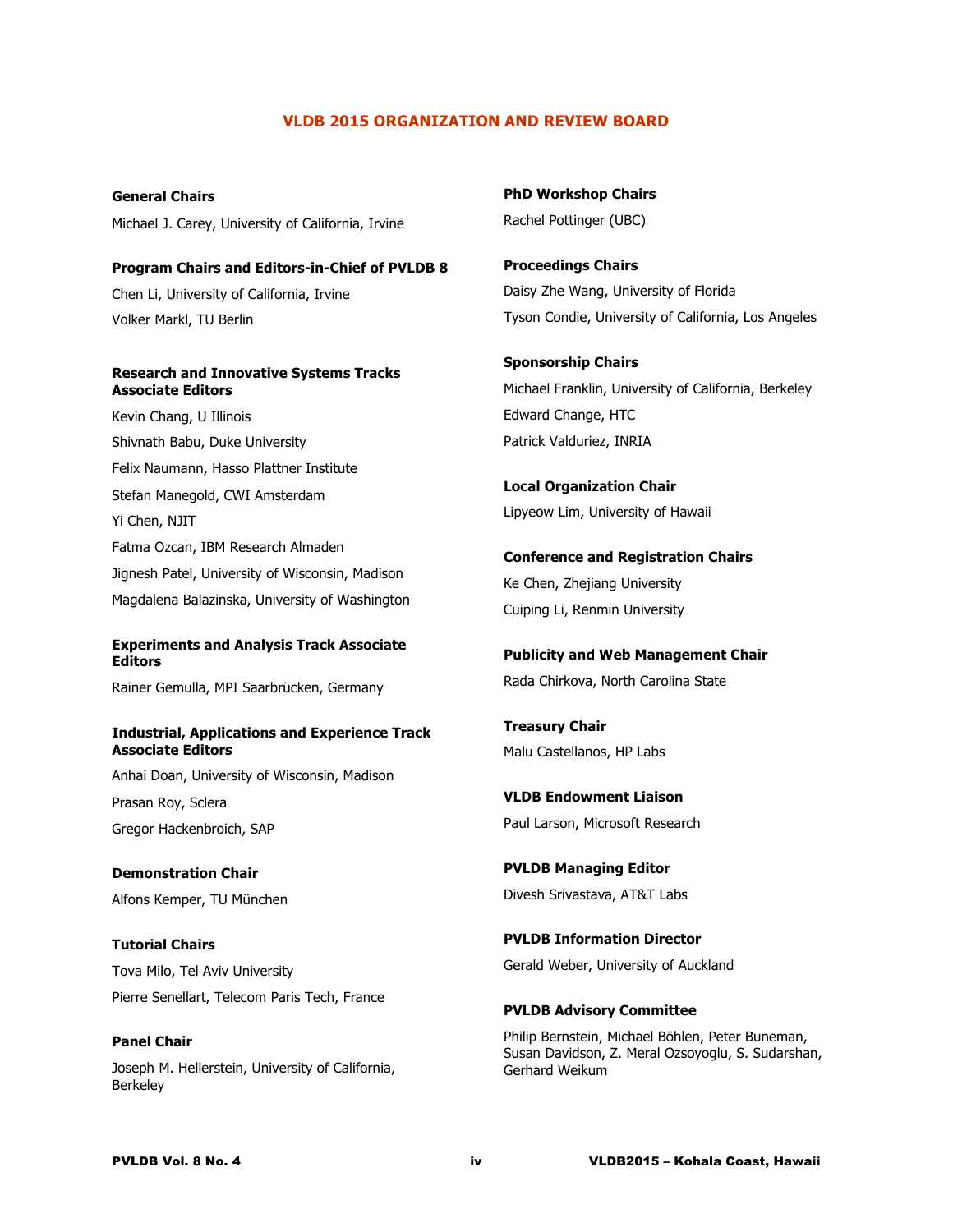#### **Research Track Review Board**

Daniel Abadi, Yale University Alberto Abello, UPC Barcelona Ashraf Aboulnaga, Qatar Computing Research Institute Foto Afrati, NTU Athens Sihem Amer Yahia, CNRS LIG Aijun An, York University Arvind Arasu, Microsoft Research Walid Aref, Purdue University Paolo Atzeni, Roma Tre University Denilson Barbosa, University of Alberta Srikanta Bedathur, IBM Research Philip Bernstein, Microsoft Research Michael Böhlen, University of Zürich Peter Boncz, CWI Amsterdam Angela Bonifati, Lille 1 U and INRIA Philippe Bonnet, IT U of Copenhagen Nico Bruno, Google Alex Buchmann, TU Darmstadt Mike Cafarella, University of Michigan K. Selcuk Candan, Arizona State University Malu Castellanos, HP Labs Kaushik Chakrabarti, Microsoft Research Lei Chen, Hong Kong U of Science and Technology Fei Chiang, McMaster University Byron Choi, Hong Kong Baptist University Philippe Cudre Mauroux, Fribourg University Mahashweta Das, HP Labs Sudipto Das, Microsoft Research Amol Desphande, University of Maryland Stefan Dessloch, TU Kaiserslautern Jens Dittrich, Saarland University Alin Dobra, University of Florida Xin Luna Dong, Google Jennie Duggan, MIT Wenfei Fan, University of Edinburgh Alan Fekete, University of Sydney Australia

Peter Fischer, Universität Freiburg Avrilia Floratou, IBM Avigdor Gal, Technion Minos Garofalakis, Technical U of Crete Wolfgang Gatterbauer, Carnegie Mellon U Tingjian Ge, University of Massachusetts Lowell Floris Geerts, University of Antwerp Lukasz Golab, University of Waterloo Torsten Grust, Universität Tübingen Jarek Gryz, York University Dimitrios Gunopulos, University of Athens Hakan Hacigumus, NEC Labs Wook Shin Han, POSTECH Seif Haridi, KTH Stockholm Oktie Hassanzadeh, IBM Research Bingsheng He, Nanyang Technological University Jeffrey Heer, University of Washington Herodotos Herodotou, Microsoft Research Katja Hose, Aalborg University Vagelis Hristidis, University of California, Riverside Jeong-Hyon Hwang, State University of New York at Albany Stratos Idreos, Harvard University Yannis Ioannidis, University Of Athens Zachary Ives, University of Pennsylvania Christopher Jermaine, Rice University Ruoming Jin, Kent State University Alekh Jindal, Massachusetts Institute of Technology Ryan Johnson, University of Toronto Eser Kandogan, IBM Research Almaden Gjergji Kasneci, Hasso Plattner Institute Asterios Katsifodimos, TU Berlin Yannis Katsis, University of California, San Diego Daniel Keim, Universität Konstanz Bettina Kemme, McGill University Eamonn Keogh, University of California, Riverside Martin Kersten, CWI Amsterdam Daniel Kifer, Penn State University Hideaki Kimura, Hewlett Packard George Kollios, Boston University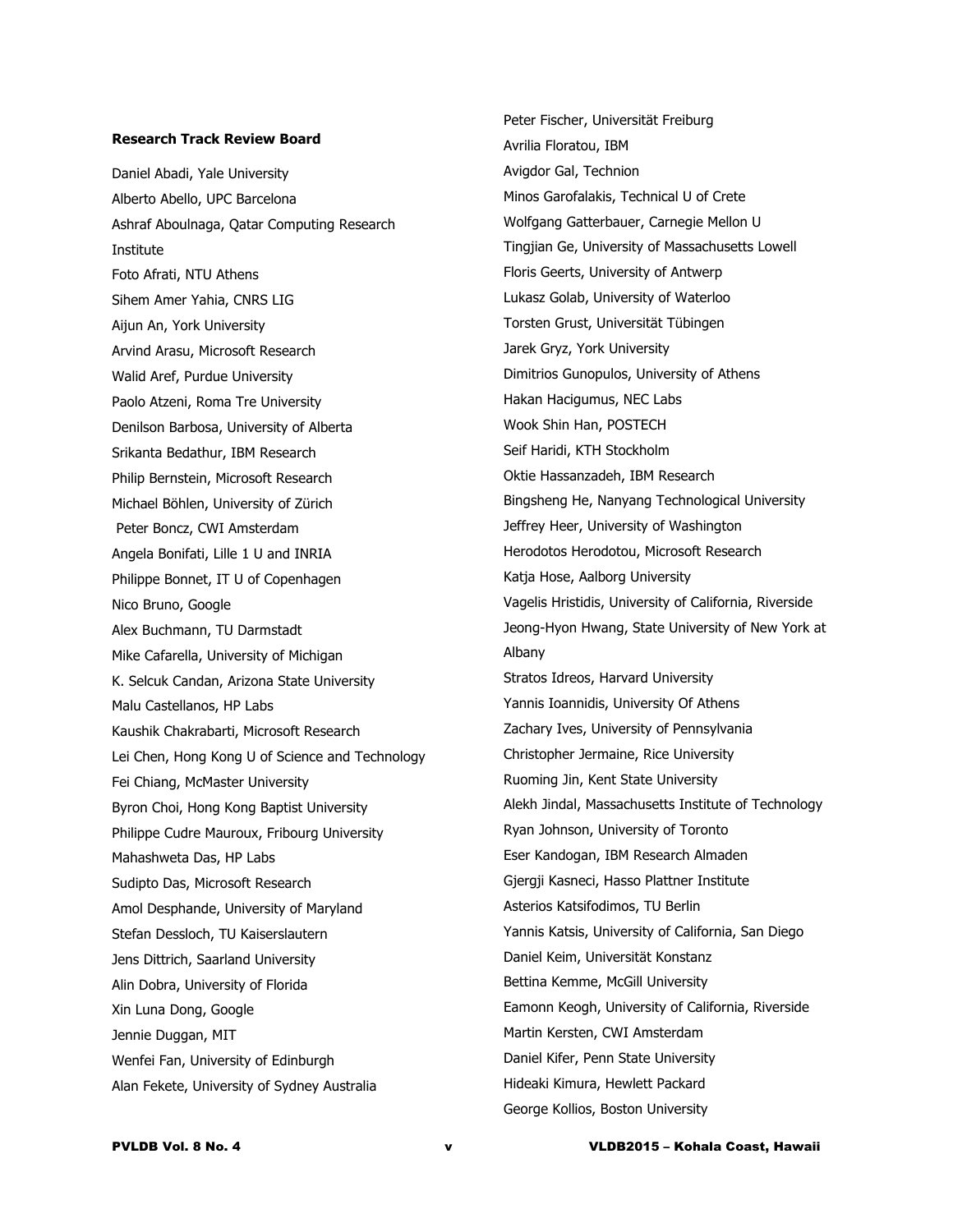Donald Kossman, ETH Zurich Nick Koudas, University of Toronto Georgia Koutrika, HP Labs Tim Kraska, Brown University Harumi Kuno, HP Labs Laks Lakshmanan, University of British Columbia Paul Larson, Microsoft Research Hongrae Lee, Google Wolfgang Lehner, TU Dresden Alberto Lerner, New York University Ulf Leser, Humboldt Universität zu Berlin Justin Levandoski, Microsoft Research Feifei Li, University of Utah Guoliang Li, Tsinghua University Jianzhong Li, Harbin Institute of Technology Yunyao Li, IBM Research Almaden Erietta Liarou, EPF Lausanne Xuemin Lin, University of New South Wales Ziyang Liu, NEC Labs America Eric Lo, Polytecnic University of Hong Kong Guy Lohman, IBM Research Almaden Jiaheng Lu, Renmin University of China Qiong Luo, Hong Kong University of Science and **Technology** Jayant Madhavan, Google Ioana Manolescu, INRIA Patrick Marcel, University of Tours Marta Mattoso, Federal University of Rio de Janeiro Alexandra Meliou, University of Massachusetts Amherst Sergey Melnik, Google Weiyi Meng, Binghamton University Sebastian Michel, Saarland University Iris Miliaraki, Yahoo Labs Barcelona Renee Miller, University of Toronto Zhou Minqi, East China Normal University Prasenjit Mitra, Penn State University Bernhard Mitschang, Universität Stuttgart Mohamed Mokbel, Northeastern University Barzan Mozafari, University of Michigan

Hannes Mühleisen, CWI Amsterdam Arnab Nandi, Ohio State University Vivek Narasayya, Microsoft Research Jeffrey Naughton, University of Wisconsin Madison Rimma Nehme, Microsoft Thomas Neumann, TU Munich Raymond Ng, University of British Columbia Christopher Olston, Google Dan Olteanu, Oxford University & LogicBlox Beng Chin Ooi, National University of Singapore M. Tamer Özsu, University of Waterloo Themis Palpanas, Paris Descartes University Ippokratis Pandis, IBM Research Almaden Dimitris Papadias, Hong Kong U of Science and **Technology** Paolo Papotti, Qatar Computing Research Institute Andy Pavlo, Carnegie Mellon University Torben Bach Pedersen, Aalborg University Jian Pei, Simon Fraser University Peter Pietzuch, Imperial College London Evaggelia Pitoura, University of Ioannina Alkis Polyzotis, Google and University of California, Santa Cruz Fabio Porto, LNCC Brazil Li Qian, Facebook Jorge Arnulfo Quiane Ruiz, Qatar Computing Research Institute Tilmann Rabl, University of Toronto Erhard Rahm, Universität Leipzig Krithi Ramamritham, IIT Bombay Ravi Ramamurthy, Microsoft Research Vijayshankar Raman, IBM Research Almaden Mirek Riedewald, Northeastern University Tore Risch, Uppsala Universitet Kenneth Ross, Columbia University Elke Rundensteiner, Worcester Polytechnic Institute US Barna Saha, AT&T Labs Research Kenneth Salem, University of Waterloo Simonas Saltenis, Aalborg University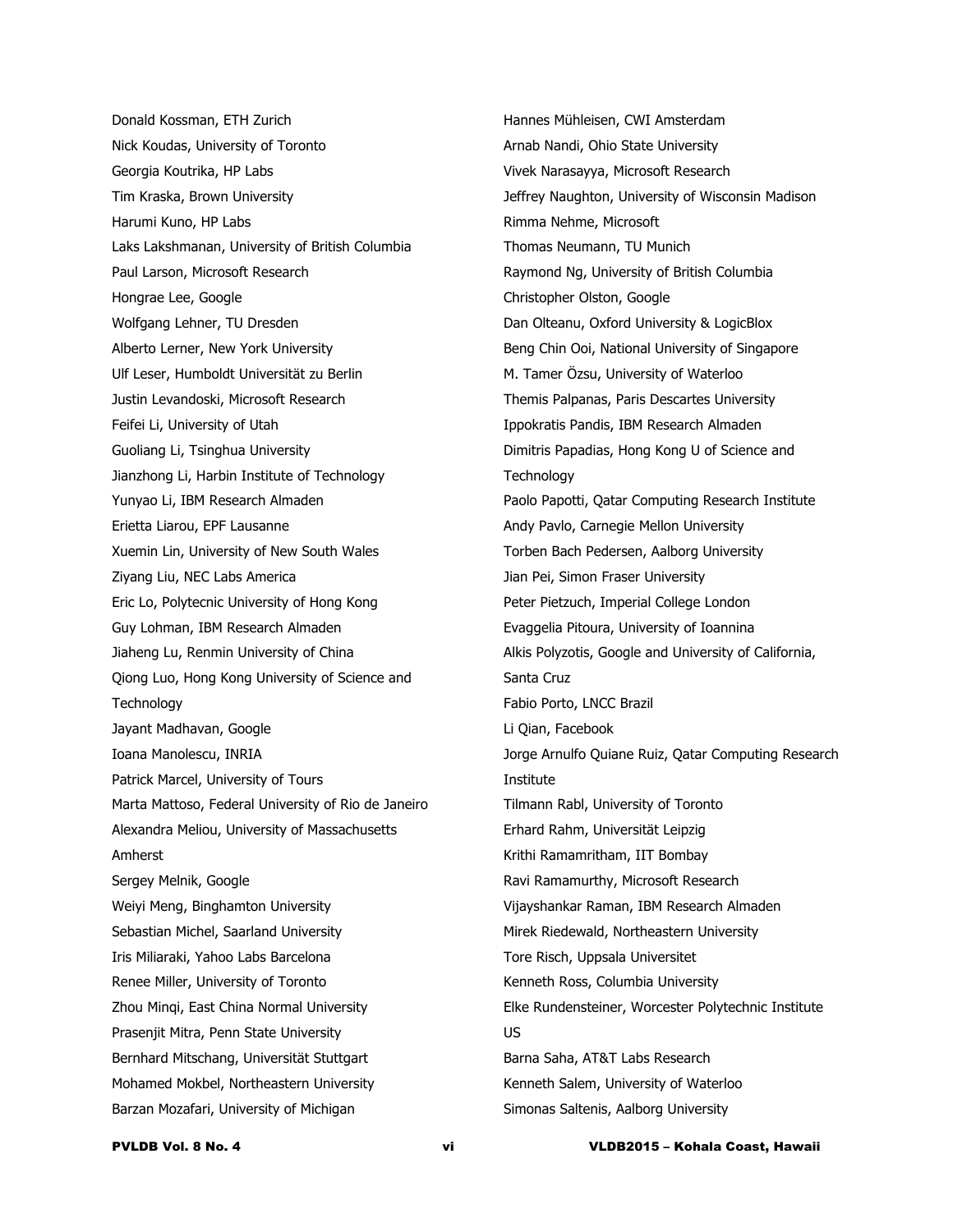Kai Uwe Sattler, TU Ilmenau Eric Sedlar, Oracle Labs Bernhard Seeger, Philipps Universität Marburg Kyuseok Shim, Seoul National University Jerome Simeon, IBM Research Watson Alkis Simitsis, HP Labs Michael Stonebraker, Massachusetts Institute of **Technology** Julia Stoyanovich, Drexel University Nan Tang, Qatar Computing Research Institute Yufei Tao, The Chinese University of Hong Kong Sandeep Tata, Google Nesime Tatbul, Intel Labs and MIT Arash Termehchy, Oregon State University Evimaria Terzi, Boston University Jens Teubner, TU Dortmund Martin Theobald, University of Antwerp Andreas Thor, University of Leipzig Yuanyuan Tian, IBM Research Almaden Anthony Tung, National University of Singapore Vasilis Vassalos, Athens University Yannis Vassiliou, NTU Athens Yannis Velegrakis, University of Trento

Rares Vernica, HP Labs Gottfried Vossen, WWU Münster Florian Waas, Datometry Inc. Daisy Zhe Wang, University of Florida Haixun Wang, Google Wei Wang, University of New South Wales Gerhard Weikum, Max Planck Institut für Informatik Till Westmann, Oracle Labs Steven Whang, Google Kyu Young Whang, KAIST Raymond Chi Wing Wong, Hong Kong University of Science and Technology Xiaokui Xiao, Nanyang Technological University Xifeng Yan, University of California, Santa Barbara Jun Yang, Duke University Xiaochun Yang, Northeastern University China Cong Yu, Google Research Ge Yu, Northeastern University China Jeffrey Xu Yu, Chinese University of Hong Kong Xiaofang Zhou, The University of Queensland Esteban Zimanyi, UL Brussels Marcin Zukowski, Snowflake Computing